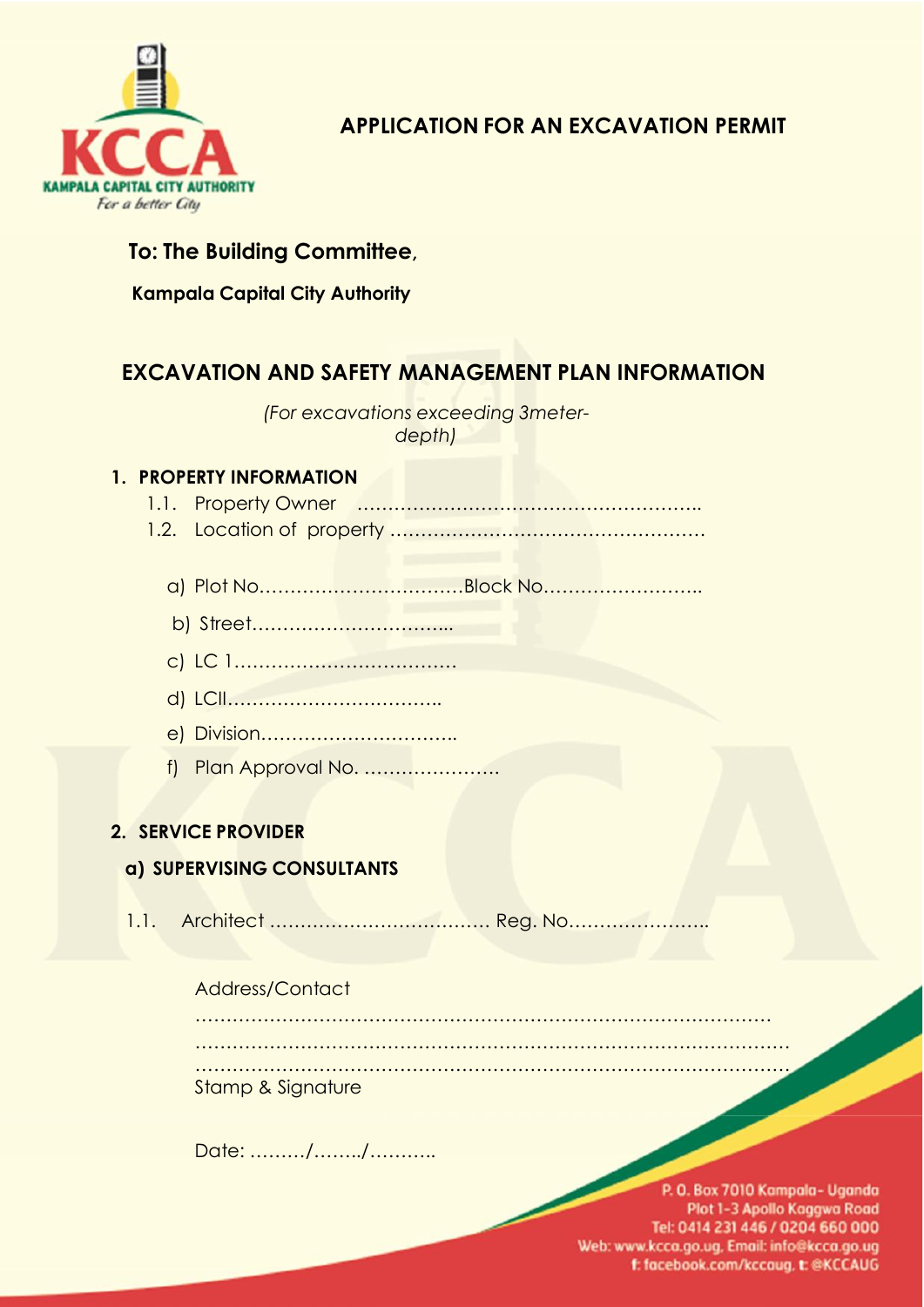1.2. Civil/Structural ……………………………………. Reg. No………………….

Address/Contact ……………………………………………………………………………………… ……………………………………………………………………………………… ………………………………………………………………………………………

Stamp & Signature

Date: ………/……../………..

### **b) CONTRACTOR**

Name &Address

……………………………………………………………………………………… ……………………………………………………………………………………… ………………………………………………………………………………….......

Stamp & Signature

Date: ………/……../………..

### **3. STABILITY ANALYSIS (Tick/fill in as appropriate)**

- 3.1 Geotechnical Investigations
	- a) Company/Firm that carried out the investigations …………………………………………………………………………(Report to be attached)
	- b) Maximum depth of intended excavation ……………………(m)
	- c) Predominant soils/rock sand ( ), clay ( ) silt ( ), gravel ( )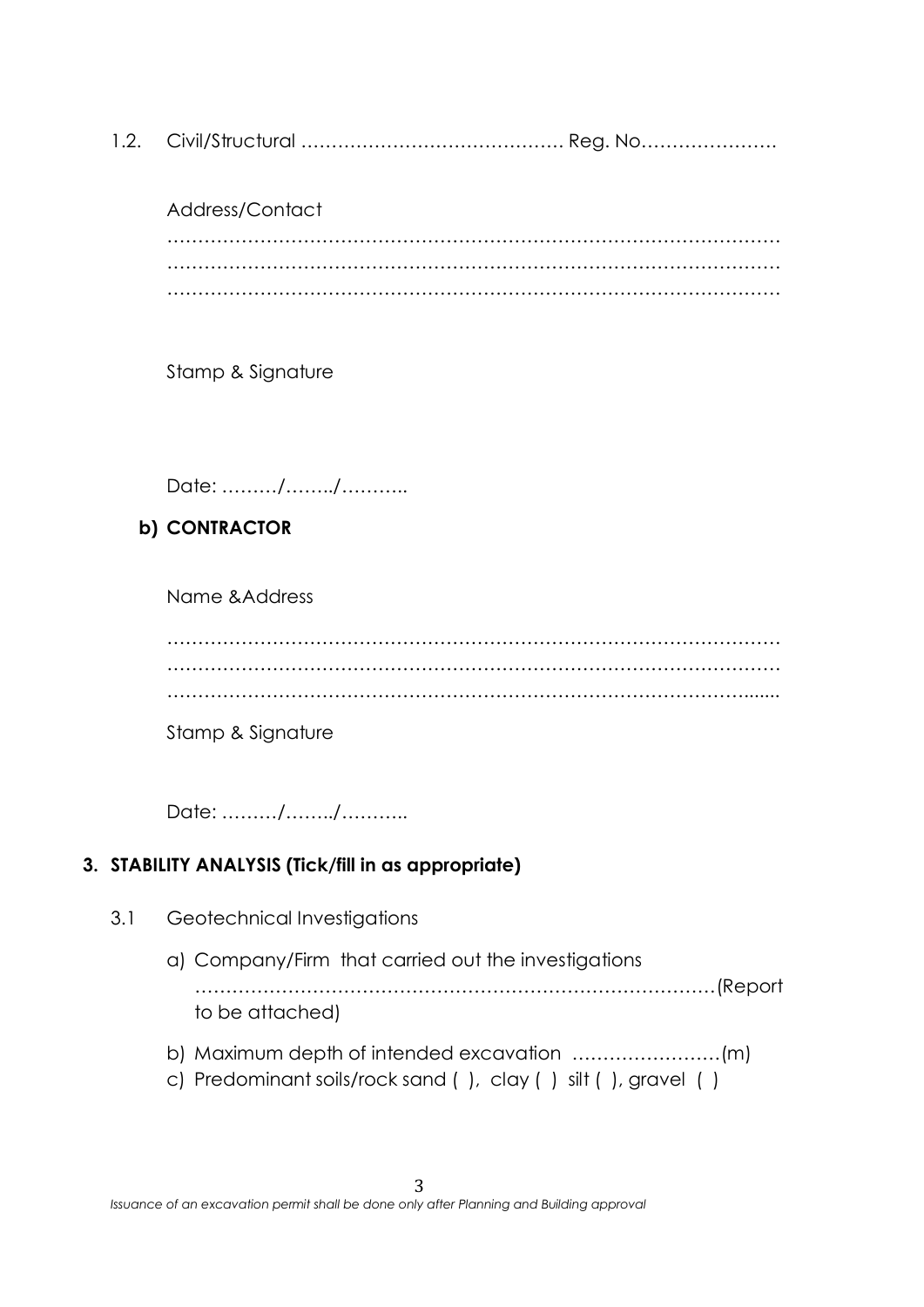(Tick appropriate)

d) Weathered rock ( ), solid rock ( ) others ( ) describe

…………………………………………………………………………………

…………………………………………………………………………………

## **3.2 Properties ofsoils/rock:**

- a) Sand (loose, firm) ( )
- b) Clay (fat, soft, hard, stiff) ( )
- c) Silt (loose, firm) ( )
- d) Gravel (loose, firm) ( )
- e) Rock (solid, weathered) ( )

## **3.3 Geophysical properties**

- a) cohesive strength, c ( ) b) Angle of internal friction,  $\varnothing$  ()
- c) Water table level ( )
- d) Moisture content ( )
- e) Bulk density ( )
- f) Specific gravity ( )

## **3.4 Stability Analysis**

a) State method used e.g. Slip circle, Bishops, Morgenstern etc)

…………………………………………………………………………………

b) Factor of Safety applied. ( …………..)

## 4.0 **SAFETY MEASURES**

- 4.1 Provide excavation plan (Attach plans and detailed sections through all boundaries of plot)
- 4.2 Method of protection against slope failure

| a) Sheet piling            |                        |
|----------------------------|------------------------|
| b) Geo-nailing             | $\left( \quad \right)$ |
| c) Slope cut to safe angle | ( ), state angle       |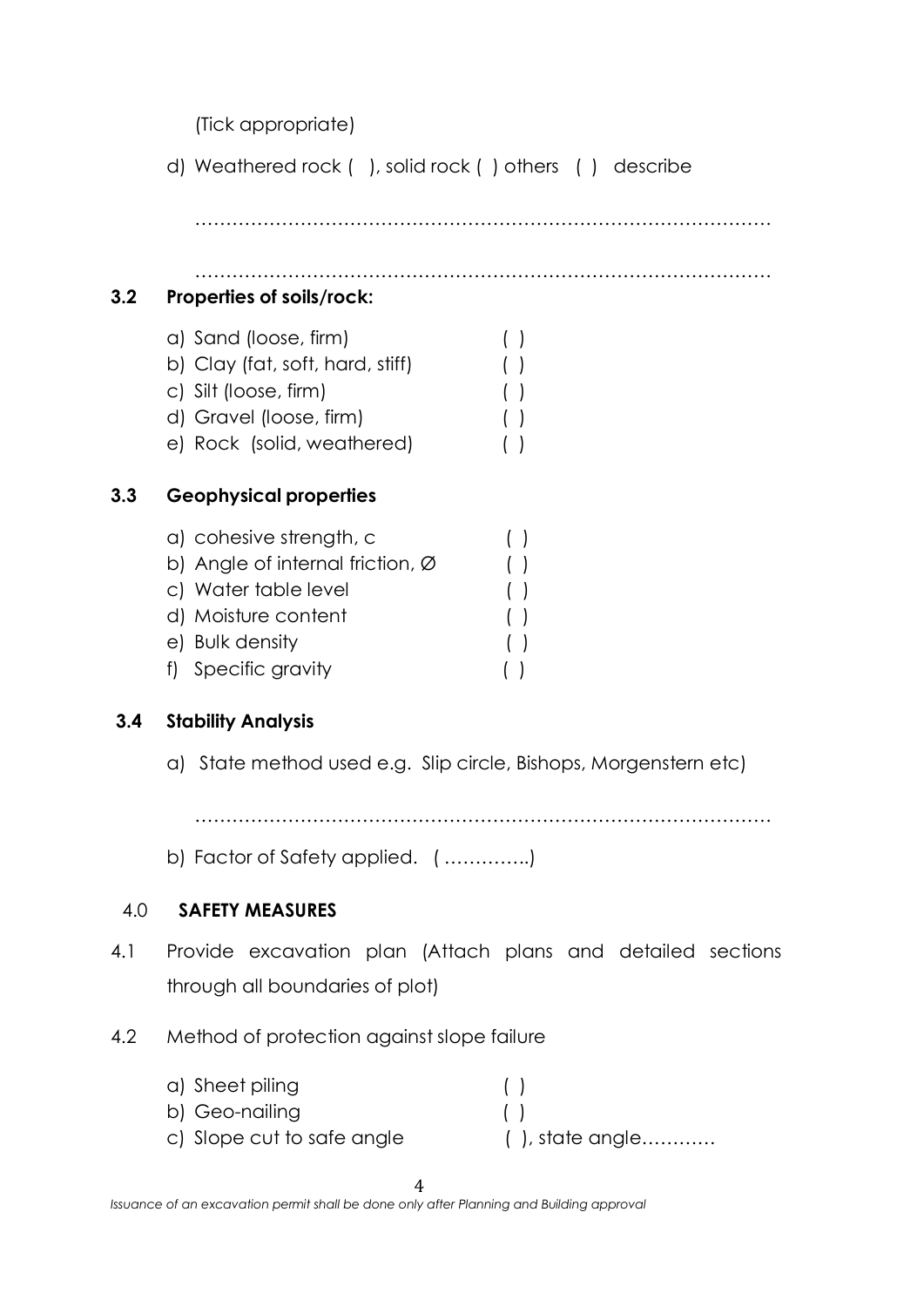d) Girder system ( ), Attach structural analysis. e) Shoring ( ) (Attach drawings detailing how the chosen method will be implemented)

#### **4.3 Protection against soil erosion and land slides**

| a) Shortcrete                 |                      |
|-------------------------------|----------------------|
| b) Cover with polythene sheet |                      |
| c) Cut-off drains             |                      |
| d) Resin                      | $( )$ State material |
| e) None of the above          | () State why         |

………………………………………………………………………………… …………………………………………………………………………………

**4.4 Method for monitoring earth movement**

| a) Laser beam                 | ()-Attach Details  |
|-------------------------------|--------------------|
| b) Pegs and string            | ()-Attach Details  |
| c) Pegs and survey instrument | ()-Attach Details. |
| d) Coordinates/GPS-           | ()-Attach Details. |

### **4.5 Protection of neighbouring Property and Environment**

a) What is the distance from the edge of excavation to the adjacent property(ies)

b) Method to be used to protect the adjacent property (ies)

- i) Underpinning ( )
- ii) Geo-nailing ( )
- iii) Sheet piling ( )

(Attach drawings detailing how the chosen method will be implemented)

c) Dewatering method to be adopted

5 *Issuance of an excavation permit shall be done only after Planning and Building approval*